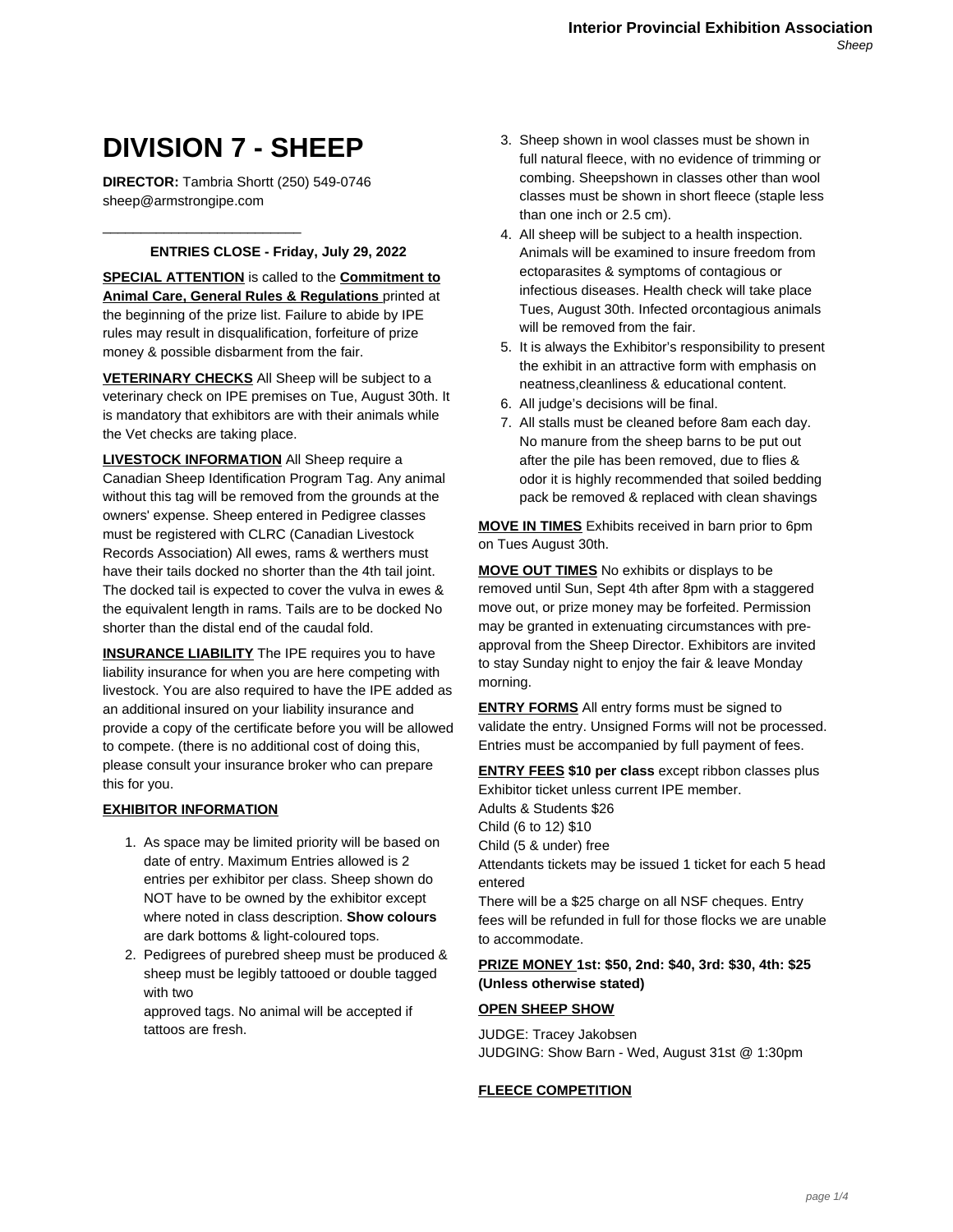JUDGE: Lynn Anderson JUDGING: Show Barn - Wed, August 31st @ 1:30pm

**REFUNDABLE PEN CLEAN UP DEPOSIT** A separate \$15 (per pen) clean up deposit is required at time of entries. All deposits will be refunded once pens have been cleaned and inspected by the Sheep Director. Cheques need to be dated Sept 5th, 2022. Prize money may be forfeited if pen is not cleaned.

#### **BEDDING** Shavings provided

Straw & hay may be available for purchase if required. Please contact the Sheep Director prior to the fair for information. Exhibitors are required to provide their own feed boxes & pails.

#### **SHOWMANSHIP**

**Prizes:** \$50, \$40, \$30, \$25

#### **Classes:**

- 1. Showmanship: Junior 9 years & under Sheep shown in showmanship classes do NOT have to be owned by the exhibitor. Appropriate class is determined by exhibitor age at show time.
- 2. Showmanship: Intermediate 10 to 18 years Sheep shown in showmanship classes do NOT have to be owned by the exhibitor. Appropriate class is determined by exhibitor age at show time.
- 3. Showmanship: Senior over 18 years Sheep shown in showmanship classes do NOT have to be owned by the exhibitor. Appropriate class is determined by exhibitor age at show time.

## **MARKET LAMBS**

- 4. Pen of 2 market lambs
- 5. Market Lamb (ewe or wether)

#### **Champion Market Lamb**

7. Ewe with lamb at foot: any age ewe, purebred or commercial

with own natural 2022 lamb at foot

#### **BREED GROUP CLASSES**

Pedigree: animals registered with CLRC. Hair Breeds: Barbados Black Belly, California Red, Dorper, Katahdin, Romanov, St. Croix Dual Purpose Breeds: Columbia, Corriedale, East Friesian, Finnsheep, Polypay, Targhee, Shetland, Jacob Meat Breeds: Cheviot, Dorset, Hampshire, North Country Cheviot, Oxford, Shropshire, Southdown, Suffolk, Texel Minor & Rare Breeds: Blueface Liecester, Border Cheviot, Clun Forest, Icelandic, Scottish Blackface, Jacob 8. Pedigree Wool, Ewe Mature: 2 years & older

- 9. Pedigree Wool, Ewe: Yearling third pair of temporary incisors must be in place
- 10. Pedigree Wool, Ewe: Lamb first pair of temporary incisors must be in place, born the property of the Exhibitor.

#### **Pedigree Wool, Ewe, Grand & Reserve Grand Champion**

- 12. Pedigree Wool, Ram: Mature 2 years & older
- 13. Pedigree Wool, Ram: Yearling third pair of temporary incisors must be in place
- 14. Pedigree Wool, Ram: Lamb First pair of temporary incisors must be in place, born the property of the Exhibitor.

#### **Pedigree Wool - Ram: Grand & Reserve Grand Champion**

- 16. Pedigree Wool, Get of Sire 3 Animal Group Born the property of the exhibitor. A group of 3 animals, by the same sire. Both sexes may be represented. Animals may or may not have been shown in preceding classes
- 17. Pedigree Wool, Breeder's Flock, Group of 4 Animals Both Sexes Bred & owned by the exhibitor. A group of 4 animals both sexes to be represented. Each animal

in the group must have been exhibited in one of the preceding classes

- 18. Pedigree Meat, Ewe Mature: 2 years & older
- 19. Pedigree Meat, Ewe: Yearling Third pair of temporary incisors must be in place
- 20. Pedigree Meat, Ewe: Lamb First pair of temporary incisors must be in place, born the property of the Exhibitor

## **Pedigree Meat, Ewe: Grand & Reserve Grand Champion**

- 22. Pedigree Meat, Ram: Mature
- Third pair of temporary incisors must be in place 23. Pedigree Meat, Ram: Yearling
- Third pair of temporary incisors must be in place 24. Pedigree Meat, Ram: Lamb
- First pair of temporary incisors must be in place, born the property of the Exhibitor

## **Pedigree Meat, Ram: Grand & Reserve Grand Champion**

26. Pedigree Meat, Get of Sire, 3 Animal Group Born the property of the exhibitor. A group of 3 animals. by the same sire. Both sexes may be represented. Animals may or may not have been shown in preceding classes

**PEDIGREE (Animals registered with CLRC)**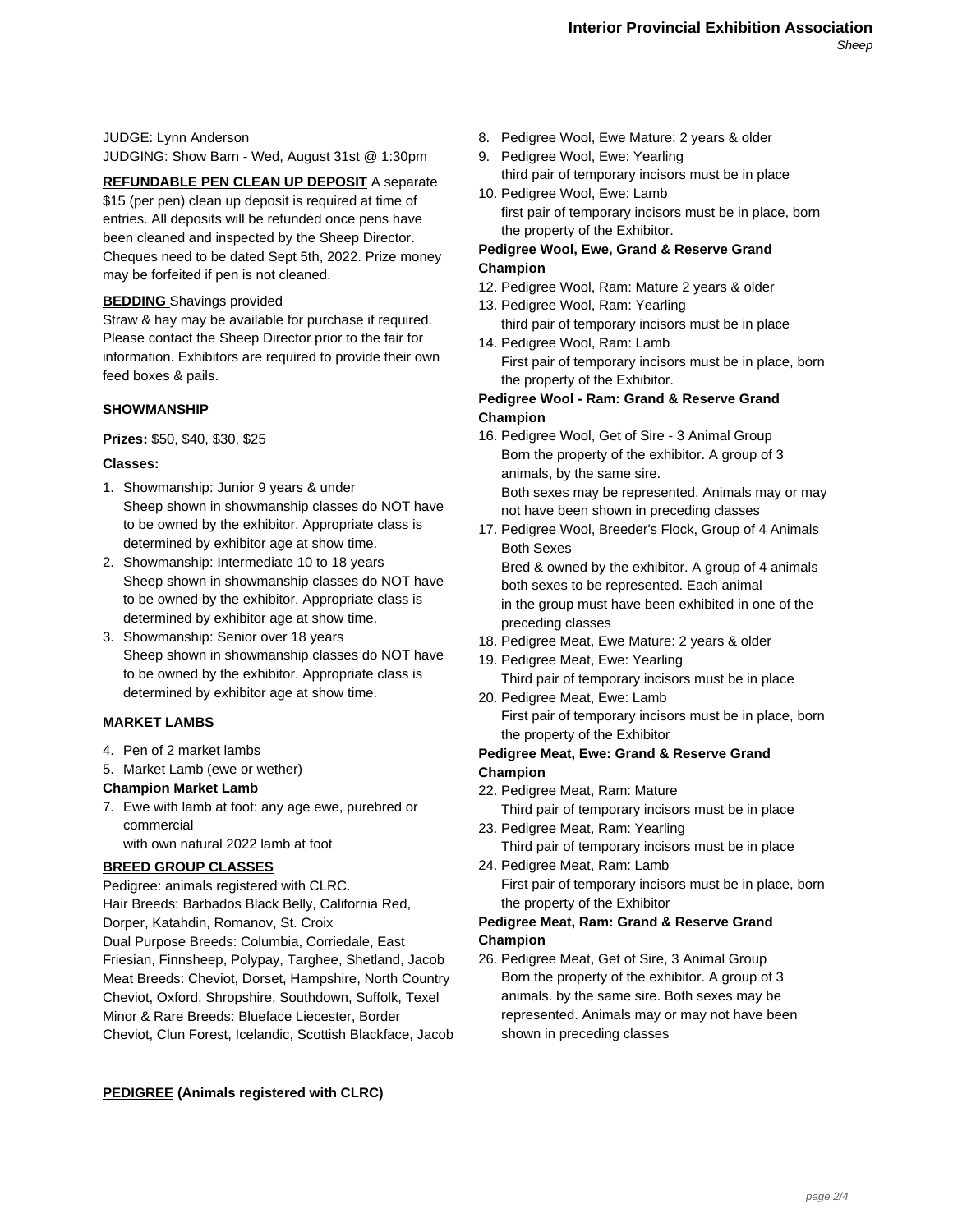27. Pedigree Meat, Breeders Flock, Group of 4 Animals Both Sexes Bred & owned by the exhibitor. A group of 4 animals

both sexes to be represented Each animal in the group must have been exhibited in one of the preceding classes

- 28. Pedigree Hair, Ewe: Mature: 2 years & older
- 29. Pedigree Hair, Ewe: Yearling Third pair of temporary incisors must be in place
- 30. Pedigree Hair, Ewe: Lamb First pair of temporary incisors must be in place. Born the property of the Exhibitor

#### **Pedigree Hair, Ewe: Grand & Reserve Grand Champion**

- 32. Pedigree Hair, Ram: Mature: 2 years & older
- 33. Pedigree Hair, Ram: Yearling Third pair of temporary incisors must be in place
- 34. Pedigree Hair, Ram: Lamb First pair of temporary incisors must be in place. Born the property of the Exhibitor

## **Pedigree Hair, Ram: Grand & Reserve Grand Champion**

- 36. Pedigree Hair, Get of Sire 3 animal group Born the property of the exhibitor. A group of 3 animals by the same sire. Both sexes may be represented. Animals may or may not have been shown in preceding classes
- 37. Pedigree Hair, Breeders Flock Group of 4 animals both sexes

Bred & owned by the exhibitor. A group of 4 animals both sexes to be represented.

Each animal in the group must have been exhibited in one of the preceding classes.

## **COMMERCIAL (Animals not registered with CLRC)**

- 38. Commercial, Ewe: Mature: 2 years & older
- 39. Commercial, Ewe: Yearling
	- Third pair of temporary incisors must be in place
- 40. Commercial, Ewe: Lamb First pair of temporary incisors must be in place, born the property of the Exhibitor

### **Commercial, Ewe: Grand & Reserve Grand Champion**

- 42. Commercial, Ram: Mature: 2 years & older
- 43. Commercial, Ram: Yearling Third pair of temporary incisors must be in place 44. Commercial, Ram: Lamb
- First pair of temporary incisors must be in place, born the property of the Exhibitor

**Commercial, Ram: Grand & Reserve Grand Champion**

- 46. Commercial, Get of Sire 3 animal group Born the property of the exhibitor, A group of 3 animals by the same sire. Both sexes may be represented. Animals may or may not have been shown in preceding classes.
- 47. Commercial, Breeder's Flock Group of 4 animals both sexes

Bred & owned by the exhibitor. A group of 4 animals (both sexes) to be represented.

Each animal in the group must have been exhibited in one of the preceding classes.

**Supreme Champion Class** will run at the end of the regular classes. Registered & commercial sheep will be included in the supreme classes.

**Supreme Champion Female Rosette Supreme Champion Male**